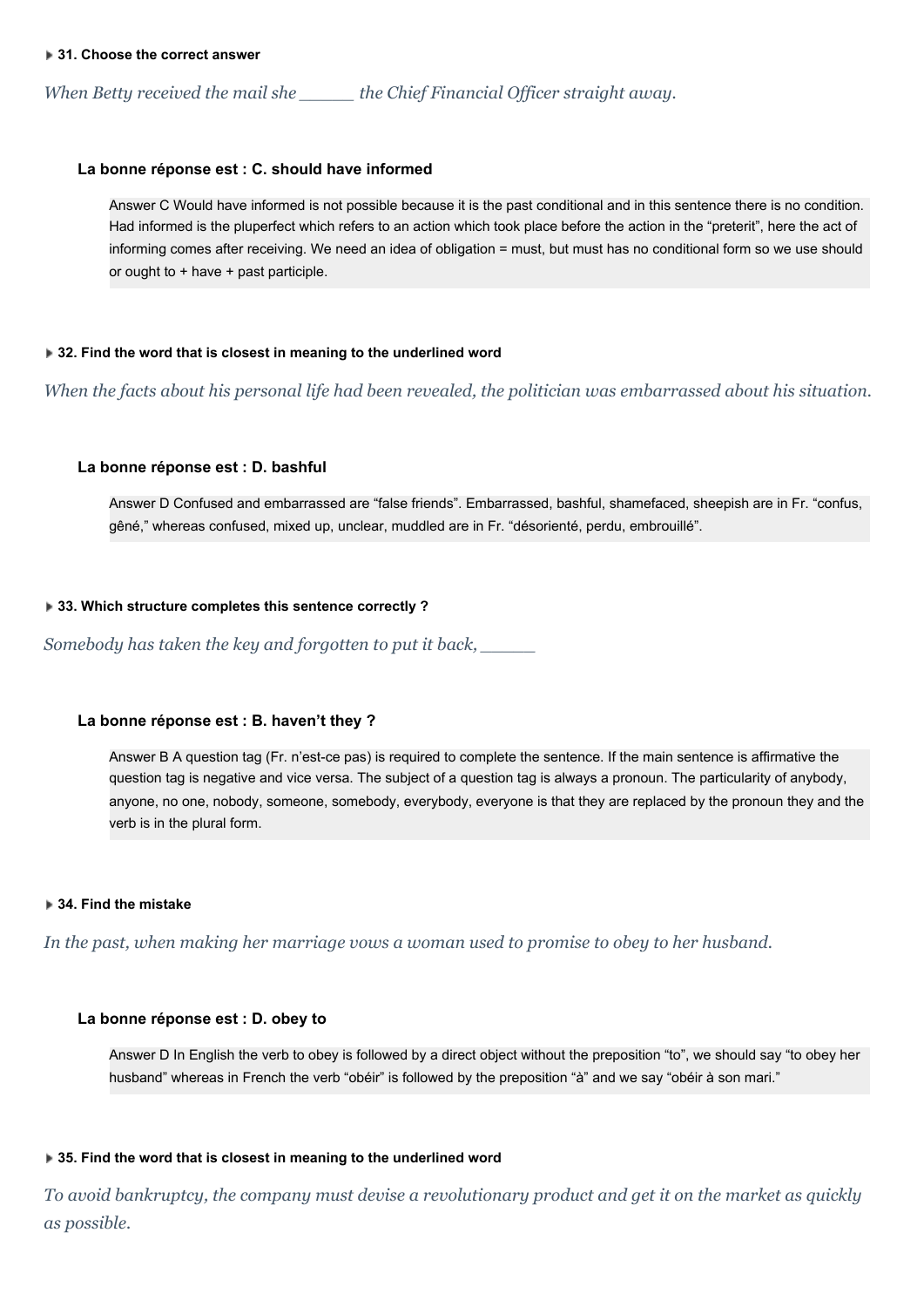# **La bonne réponse est : A. come up with**

Answer A "To devise" (Fr. inventer, imaginer, trouver) means to conceive, to invent, to concoct just like the phrasal verb "to come up with". "To come out" (Fr. "sortir") is not possible here because "to come out" is an intransitive verb, meaning you can't put an object after it. "Come on" is used like "hurry up" (Fr. "allez") or to express disbelief (Fr. "Arrête !, pas vrai !). "Come into" means "to enter" or "to receive" like an inheritance for example.

### **36. Choose the correct answer**

*Normally, by the end of the month all the employees will already \_\_\_\_\_ their payslips.*

# **La bonne réponse est : C. have received**

Answer C With the expression "by the end of the month" (Fr. d'ici la fin du mois) we are speaking in the future about a past action, so we must use the "future antérieur" = will + has/have + past participle. Will receive is just the future, will have been receiving is the progressive form which is not required here because it is a short and not a continuous action and will received is not possible.

# **37. Choose the correct answer**

*The lost property of ice is full, what are you going to do with all \_\_\_\_\_ ?*

# **La bonne réponse est : A. this luggage**

Answer A Don't be misled by all, which is normally followed by a plural noun. Here the noun is "luggage" which is an uncountable noun and so always remains in the singular form. The demonstrative article this is used with a singular noun whereas the demonstrative article these is used with a plural noun.

#### **38. Choose the correct answer**

This year because of the political unrest in Egypt, there are a lot \_\_\_\_\_ people from around the world *bringing a lot \_\_\_\_\_\_\_ income to the country.*

# **La bonne réponse est : D. fewer ….. less**

Answer D The comparative fewer is used with a plural noun "fewer people" and less is used with a singular noun "less income". Don't be misled by people, which is plural even though it doesn't end with "s".

#### **39. Put the words in the correct order. Which sentence is correct ?**

**La bonne réponse est : B. No sooner had his mother left than the baby started crying.**